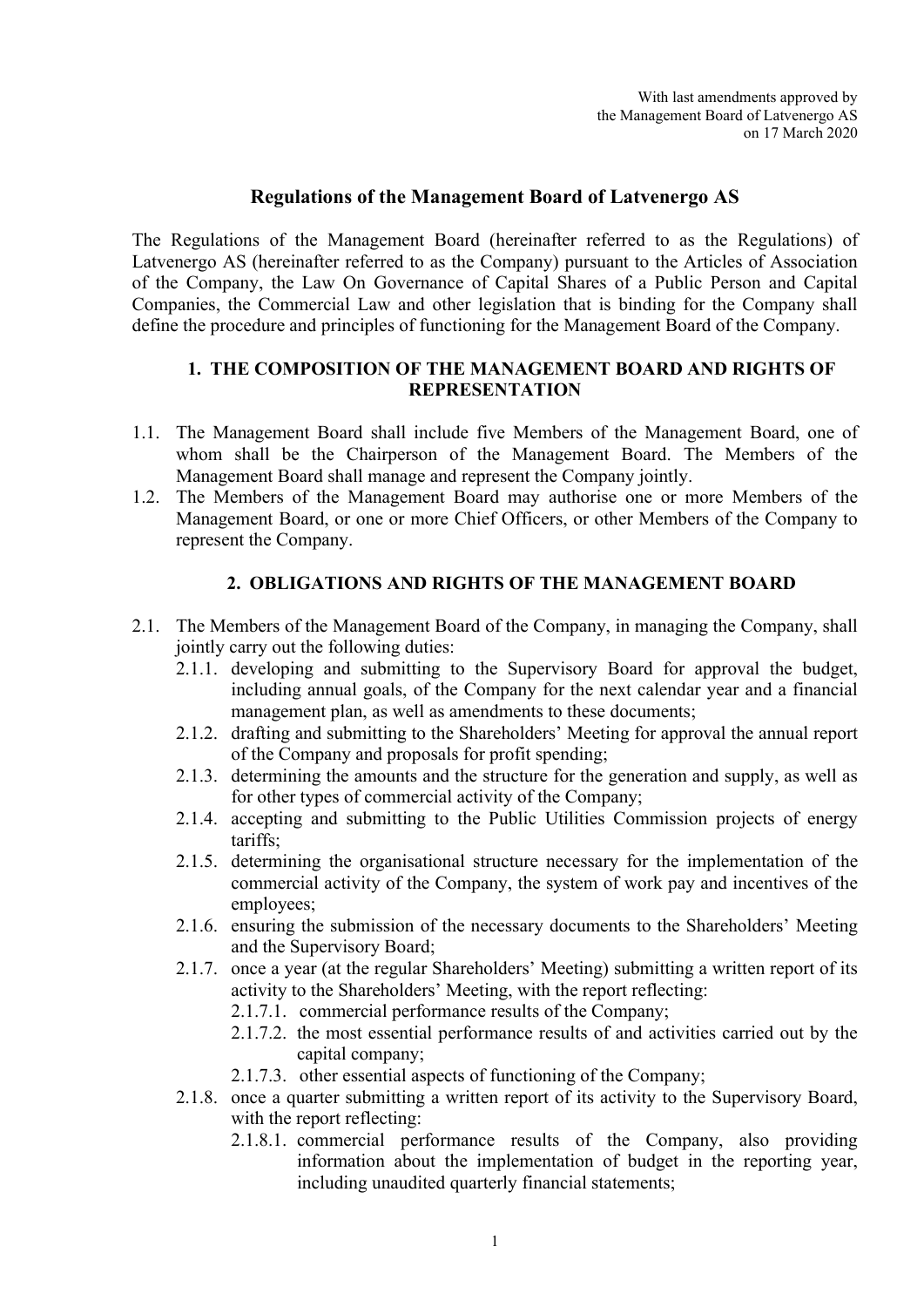- 2.1.8.2. the most essential performance results of the capital company and progress in the implementation of the action plan;
- 2.1.8.3. other essential aspects of functioning of the Company, including those in regard to market development, changes in market conditions and competition;
- 2.1.9. after the end of the reporting year, submitting a report on performance results of the Company in the previous reporting year to the Supervisory Board, reflecting in the report any information about the fulfilment of the goals, financial results and other essential aspects set in the medium-term strategy and other internal documents of the capital company;
- 2.1.10. deciding on the purchase of shares in other commercial companies, the increase or decrease in the number of such shares, on the joining to associations and foundations or leaving thereof, on the nomination of representatives of the Company to commercial companies, associations or foundations;
- 2.1.11. deciding on the founding or liquidation of commercial companies belonging to the Company, the acquisition or alienation of companies;
- 2.1.12. deciding on the nomination of candidates for positions of Members of management bodies of commercial companies belonging to the Company, as well as the dismissal of Members of management bodies;
- 2.1.13. deciding on entering into transactions;
- 2.1.14. deciding on the delegation of the rights to make decisions within the competence of the Management Board to other functions, organisational units or employees of the Company;
- 2.1.15. deciding on the acquisition, alienation of immovable property;
- 2.1.16. deciding on the opening or closing of branches and representations of the Company;
- 2.1.17. confirming a list of positions in the Company connected with the use and protection of state secrets, and a list of persons that occupy the positions of state officials in the Company;
- 2.1.18. participating in the Shareholders' Meetings and Supervisory Board meetings;
- 2.1.19. the Management Board shall have the right to consider and make decisions on any other issues that are connected with the activity of the Company within the competencies defined in the legislation and the Articles of Association of the Company.
- 2.2. The Management Board shall require the permission from the Cabinet of Ministers for purchasing or selling shares in, as well as the acquisition of decisive control over other capital company or suspension thereof.
- 2.3. The Management Board shall require the prior approval of the Shareholders' Meeting to decide on the following issues:
	- 2.3.1. acquiring or alienating an enterprise;
	- 2.3.2. suspending specific types of activity and commencing new types of activity.
- 2.4. The Management Board shall require the prior approval of the Supervisory Board for entering into transactions (after the completion of the procurement procedure, but prior to entering into new commitments) in the following cases:
	- 2.4.1. transactions that envisage utilisation of the Company's funds in an amount exceeding EUR 2,500,000 (two million five hundred thousand euro) excl. value added tax, except for transactions related to:
		- 2.4.1.1. assets required for operation, maintenance or development of the electricity transmission or distribution system;
		- 2.4.1.2. services of the energy transmission system, distribution system or storage;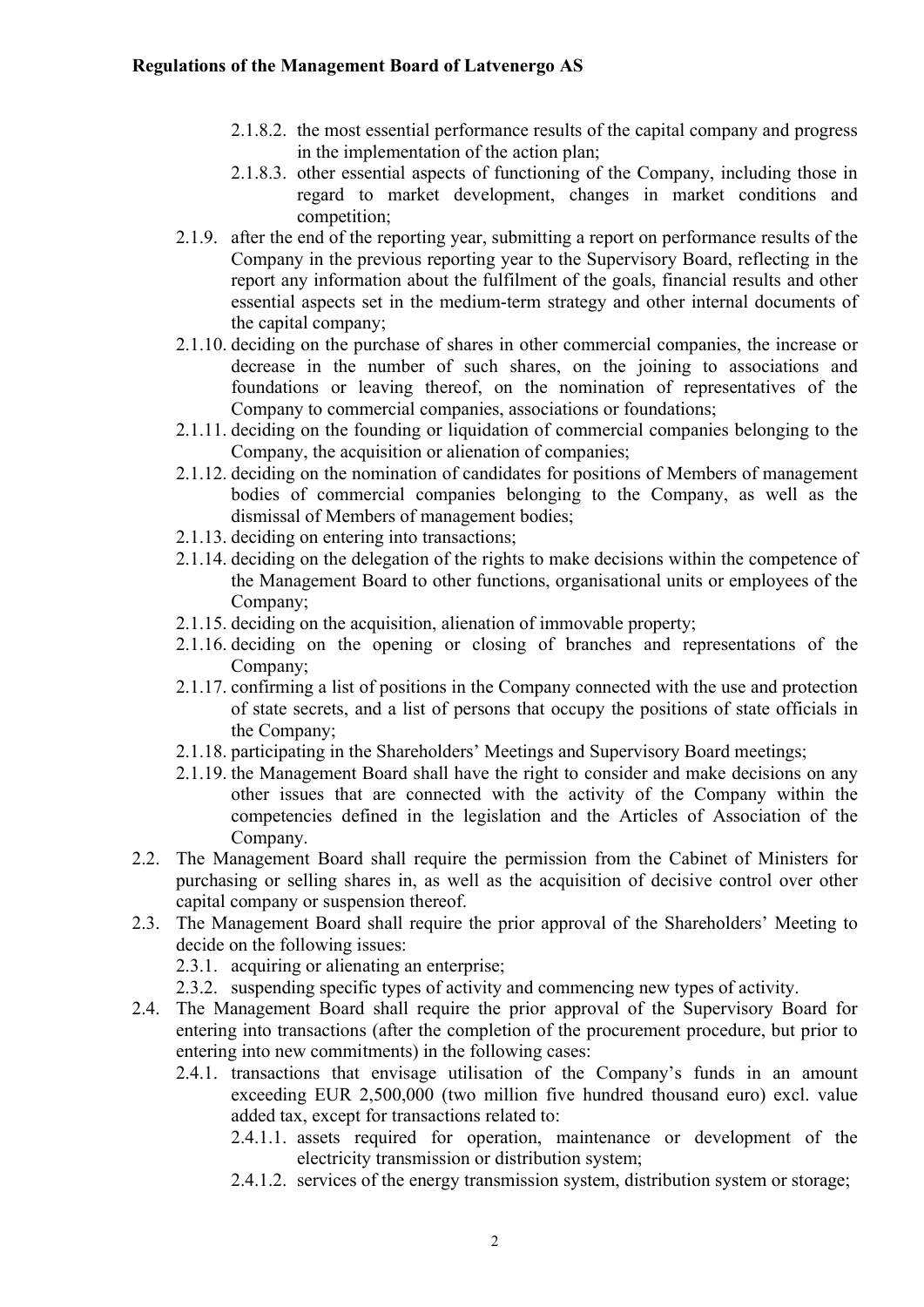- 2.4.1.3. installation of connections of the energy transmission or distribution system;
- 2.4.1.4. procurement of energy and financial services related to procurement and sales of energy (energy derivative financial instruments), as well as receipt of regulated public utility services and procurement of fuel;
- 2.4.1.5. purchase of financial instruments;
- 2.4.1.6. procurement of the European Union emission allowances (EUA) and certified emission reduction units (CER);
- 2.4.1.7. construction work, deliveries or services if the purpose of the transaction is to sell or lease the subject of the contract to third parties;
- 2.4.2. lending transactions, unless such transaction is concluded with a merchant where all capital shares or voting shares belong to the Company;
- 2.4.3. borrowing transactions in an amount exceeding EUR 25,000,000 (twenty five million euro);
- 2.4.4. opening or closing of branches and representations of the Company;
- 2.4.5. determining general principles of commercial activity the Supervisory Board shall approve the medium-term strategy of the Company, the Corporate Governance Policy of Latvenergo Group, the Risk Management Policy of Latvenergo Group, the Code of Ethics of Latvenergo Group, the Remuneration Policy of Latvenergo Group, the Internal Audit Policy and the Internal Audit Plan of Latvenergo Group for the next year;
- 2.4.6. for a transaction that significantly influences (at least by 15 percent and is not envisaged in the medium-term strategy) the amount of assets specified in the medium-term strategy of the Company;
- 2.4.7. entering into transactions between the Company and a Member of the Management Board or an auditor;
- 2.4.8. entering into transactions with related persons that are not concluded within the Company's regular commercial activities or that do not comply with market conditions;
- 2.4.9. entering into a transaction that is not concluded within the Company's regular commercial activities and in an amount exceeding EUR 2,500,000 (two million five hundred thousand euro) (in accordance with this Article consent of the Supervisory Board is not necessary for the transactions defined as exceptions in the Articles of Association of Latvenergo AS).

#### 3. ADOPTING DECISIONS OF THE MANAGEMENT BOARD

- 3.1. The decisions of the Management Board shall be adopted at meetings of the Management Board.
- 3.2. The meetings of the Management Board shall take place when required, usually on a weekly basis. They shall be summoned by the Chairperson of the Management Board. With the authorisation of the Chairperson of the Management Board, or in the absence of the Chairperson of the Management Board, the meetings shall be summoned by other Member of the Management Board.
- 3.3. In summoning a meeting of the Management Board, the time when it shall take place and the agenda shall be indicated.
- 3.4. The meetings of the Management Board shall take place at the offices of the Company (at its registered address). The Members of the Management Board may previously agree on holding the meetings elsewhere.
- 3.5. The Management Board meetings may take place: 3.5.1. on site or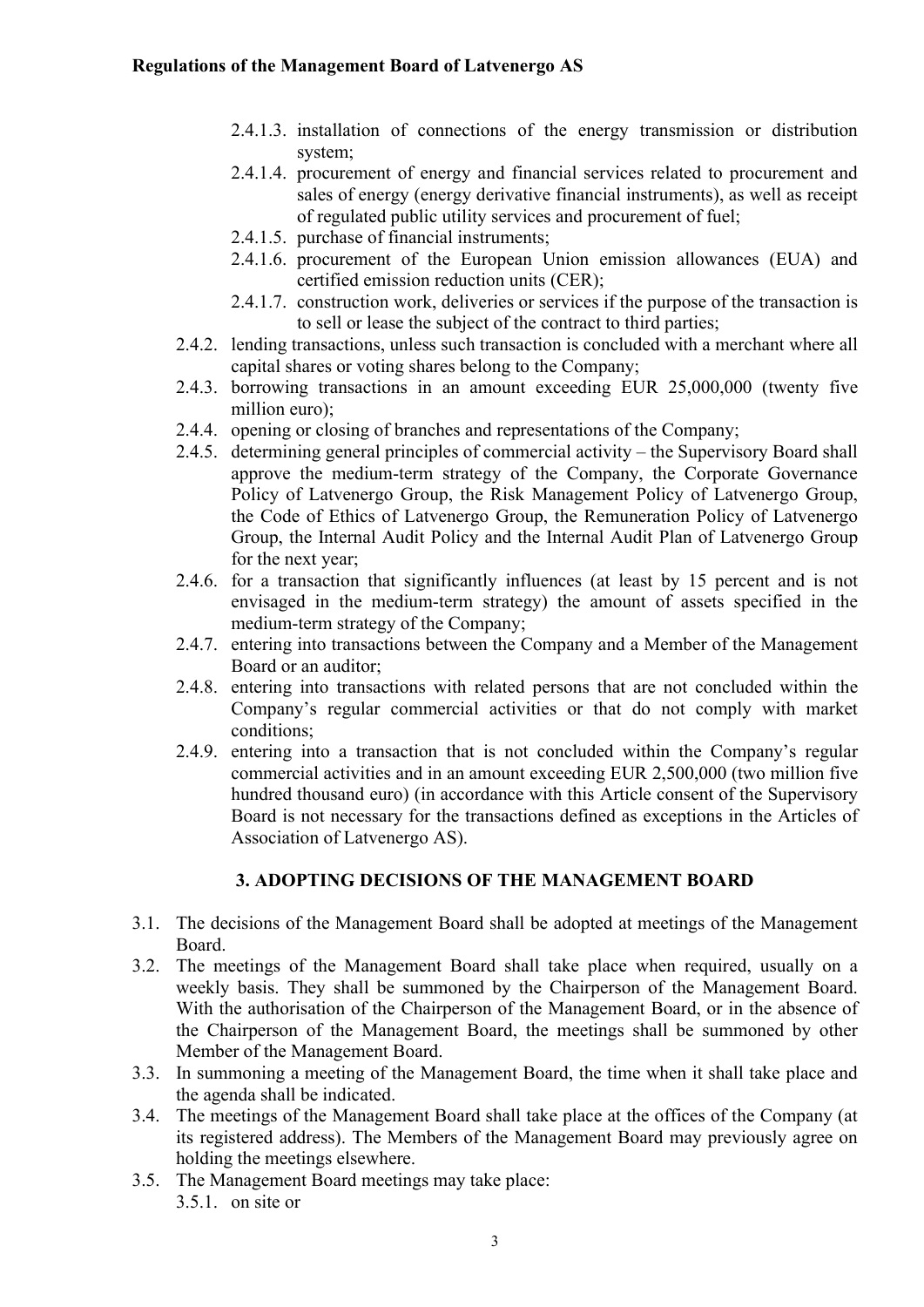#### Regulations of the Management Board of Latvenergo AS

- 3.5.2. using telecommunication means.
- 3.6. When the meetings of the Management Board are held using telecommunication means, the procedures for summoning and holding meetings shall apply in accordance with the procedures for summoning and holding of on-site meetings to the extent possible.
- 3.7. In the case defined in Article 3.5.2 of the Regulations, only the information system of the Company may be used for adoption of decisions of the Management Board.
- 3.8. The Management Board shall be competent to make decisions if at least three Members of the Management Board participate at the meeting.
- 3.9. Each Member of the Management Board shall have one vote. The Management Board shall adopt decisions with a simple majority of votes of the present Members. The voting shall be open.
- 3.10. The Management Board meetings shall be minuted. In the minutes, the following shall be indicated:
	- 3.10.1. the name of the company;
	- 3.10.2. the time, date and place where the meeting is held;
	- 3.10.3. Members of the Management Board and other persons attending the meeting;
	- 3.10.4. the agenda;
	- 3.10.5. the decision made on each issue;
	- 3.10.6. voting results, indicating the votes "in favour" and "against" of each Member of the Management Board on each issue;
	- 3.10.7. other information, which the Member of the Management Board asks to include in the minutes or which is required for accurate reflection of the progress of the session of the Management Board.
- 3.11. If a Member of the Management Board does not agree to the decision of the Management Board and votes against it, his/her differing opinion on his request shall be protocoled in the minutes of the meeting.
- 3.12. Persons who have been invited to the meeting of the Management Board concerning a specific issue shall participate at the meeting only during the time that the specific issue is considered.
- 3.13. A Member of the Management Board who cannot participate at the meeting of the Management Board shall inform the person who has summoned the meeting, or the Secretary of the Management Board.
- 3.14. If issues that contain commercial secrets should be considered at the meeting, a closed meeting of the Management Board shall be held. The meeting may take place behind closed doors if this should be requested by the Chairperson of the Management Board or if the Management Board should adopt a corresponding decision.
- 3.15. The meetings shall be chaired by the Chairperson of the Management Board or, in his/her absence, by the Member of the Management Board who acts as a deputy for the Chairperson. The minutes of the meeting shall be kept by the Secretary of the Management Board.
- 3.16. The Secretary of the Management Board shall prepare, sign and submit to the Chairperson of the Management Board – or, in his/her absence, to the Member of the Management Board who acts as a deputy for the Chairperson – the draft of the agenda for the meeting for approval, indicating the speakers and the persons invited.
- 3.17. The agenda for the Management Board meeting shall be notified to all the Members of the Management Board no later than 4 days prior to the meeting. This notification, together with the draft decisions, reports and other documents appended shall be handed to the Members of the Management Board directly. In the event of extraordinary (unscheduled) meetings of the Management Board, the agenda shall be notified to all the Members of the Management Board immediately after the approval of the agenda.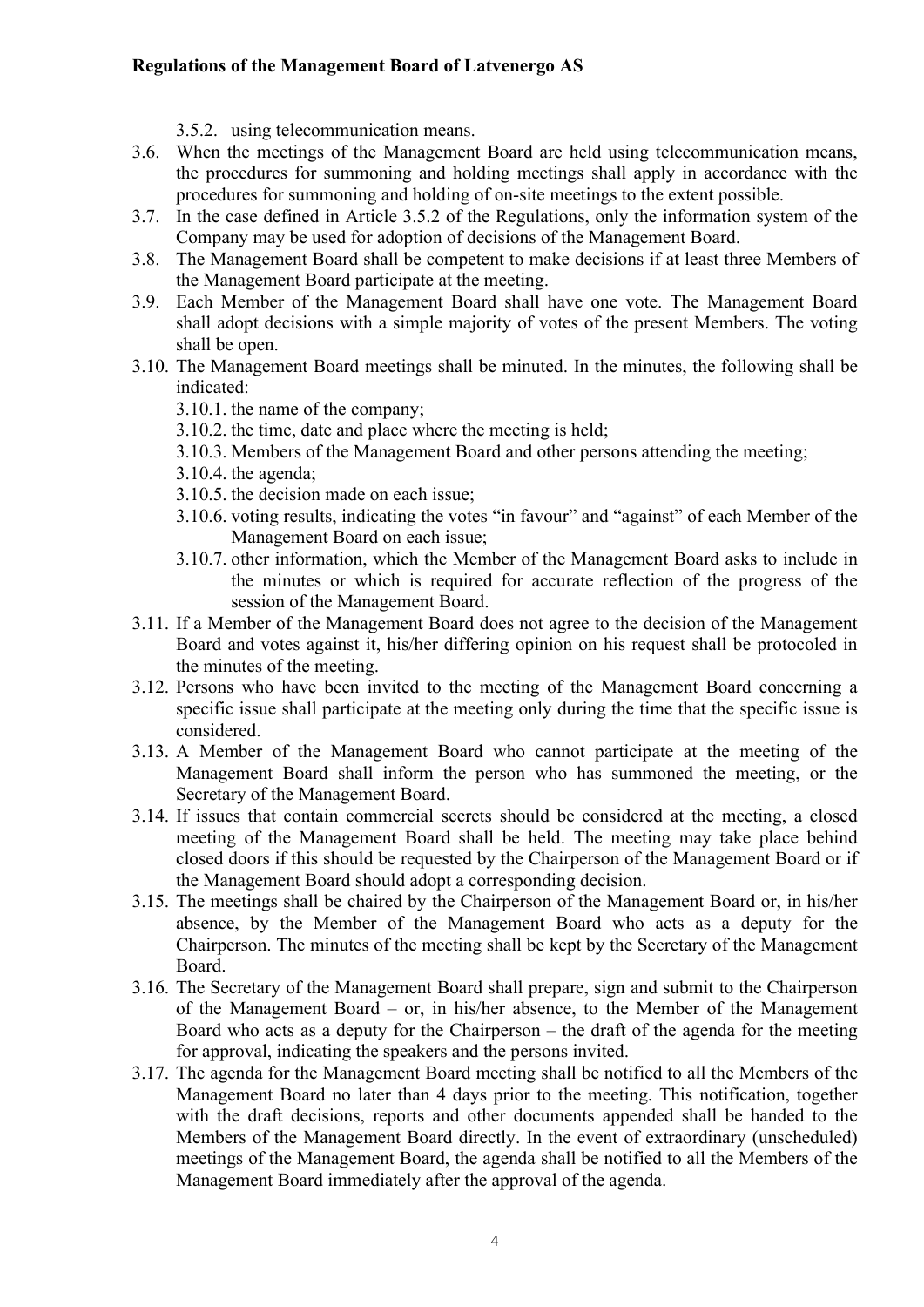- 3.18. A Member of the Management Board shall have the right to propose the inclusion of any extraordinary issue in the agenda or remove any issue from the approved agenda if half of the present Members of the Management Board vote in favour thereof. The Chairperson of the Management Board shall have the right to include any extraordinary issue in the agenda at his/her discretion unilaterally.
- 3.19. The minutes of the meeting of the Management Board shall be signed by the Chairperson of the Management Board, the Secretary of the Management Board and all the Members of the Management Board participating at the meeting. The correctness of the minutes shall be confirmed by specifically authorised employees.
- 3.20. Prior to signing documents adopted during the meeting of the Management Board, it shall be possible to add only amendments or supplements that are indicated in the minutes of the meeting, as well as editorial corrections.
- 3.21. The decision of the Management Board shall be signed by the Chairperson of the Management Board or, in his/her absence, the Member of the Management Board who performs duties of the Chairperson, and the decision shall be dated with the day on which it was passed at the meeting of the Management Board.
- 3.22. The decisions of the Management Board shall come into force on the day they are adopted, unless the text of the decision shall define otherwise.
- 3.23. The originals of the minutes and decisions of Management Board meetings and the materials for preparing Management Board meetings shall be kept in the Management Board Office until they are submitted to the archive pursuant to the procedure defined in the legislation.
- 3.24. The Members of the Management Board shall have the right to request any information about issues connected with the activity of the Company from the employees of the Company.
- 3.25. Minutes of meetings of the Management Board and decisions of the Management Board may also be signed with an electronic signature.
- 3.26. If necessary, an employee of the Management Board Office shall certify and issue (send) certified copies of the decisions of the Management Board and certified extracts from the minutes. The sending of confidential decisions of the Management Board and confidential extracts from minutes shall take place pursuant to the Rules on the Protection of Latvenergo Group Information.

## 4. DRAFTING OF DOCUMENTS FOR THE MANAGEMENT BOARD

- 4.1. Only proposals and documents regarding issues within the competence of the Management Board shall be accepted for consideration at the Management Board meetings.
- 4.2. Proposals for considering issues at a Management Board meeting may be submitted by the Chairperson of the Management Board, a Member of the Management Board, heads of business divisions/functions, managers of organisational units and other employees on issues within their competence using electronic means and the dedicated database pursuant to its instructions of use. The proposal shall include a list of the persons that should be invited to the Management Board meeting, as well as the speaker for the proposed issue. The report shall be signed by the reporter.
- 4.3. Regarding an issue proposed for consideration at a Management Board meeting, there shall be a precisely and clearly defined problem and proposals, as well as an attached draft decisions and documents motivating the adoption of the decision.
- 4.4. The exposition of the proposals and draft decisions for the Management Board meeting shall be precise, logical and succinct; it shall define precisely formulated goals and tasks, indicating the time limits for implementation and submission of information and reports.
- 4.5. A draft decision to be submitted shall be accompanied by a report and other materials that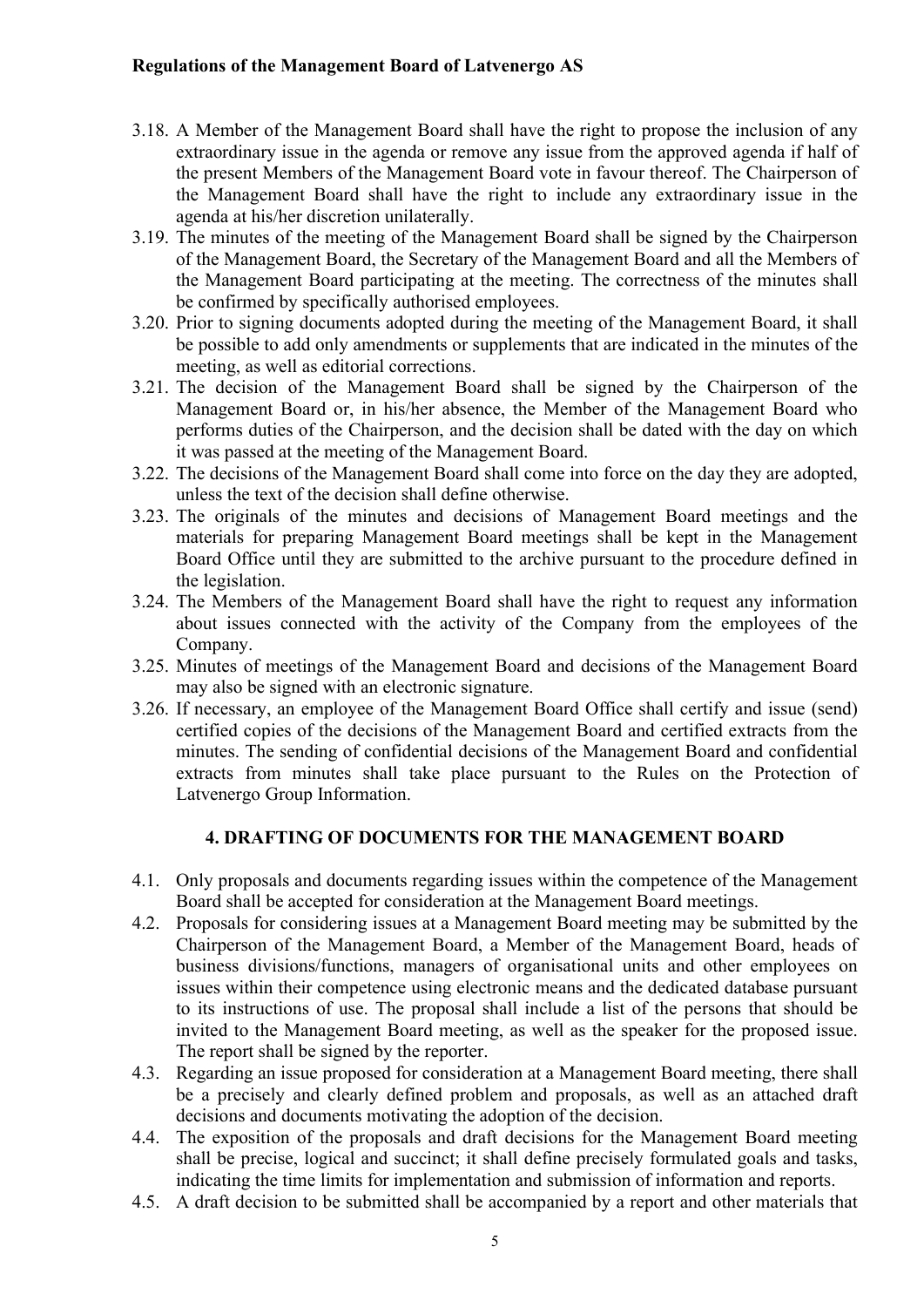motivate the necessity for the Management Board to adopt the corresponding decision as well as forecast the possible economic, social, legal and other consequences of adopting the corresponding decision. The Report shall include information about the implementation of other decisions passed on the same issue.

- 4.6. The reporter shall be personally responsible for the correctness of facts and data given in the submitted draft decision and the attached materials, as well as for their conformity with the legislation of the Republic of Latvia.
- 4.7. The Secretary of the Management Board shall return to the submitter documents that are submitted for consideration to the Management Board not in conformity with the abovementioned requirements, and they shall not be included in the draft of the agenda for the Management Board meeting. Prior to confirming the final agenda during the Management Board meeting, the Members of the Management Board may remove from it incorrectly prepared issues or supplement the agenda pursuant to the procedure defined in Article 3.15 of these Regulations.
- 4.8. An issue shall be included in the draft of the agenda for the Management Board meeting only if the documents are prepared pursuant to the requirements of these Regulations and have been submitted to the Secretary of the Management Board no later than 4 days prior to the Management Board meeting (in case of the regular Management Board meetings – not later than until 14:00 hrs of the previous Thursday), except the case when the Chairperson of the Management Board has defined a different term.

### 5. CONTROLLING THE IMPLEMENTATION OF THE MANAGEMENT BOARD DECISIONS

- 5.1. Decisions and directions of the Management Board in which specific tasks and execution time limits are defined shall be subject to control.
- 5.2. The responsibility for the implementation of a decision or a direction of the Management Board shall be borne by the employees according to their competences.
- 5.3. The control of the implementation of the adopted Management Board decisions and directions shall be ensured by the Management Board Office.
- 5.4. The decisions and directions of the Management Board shall be binding on all the Members of the Management Board, heads of business divisions/functions, managers and employees of all the organisational units of the Company.

## 6. THE ACTIVITY OF A MEMBER OF THE MANAGEMENT BOARD

- 6.1. A Member of the Management Board shall carry out his/her duties as an upright and conscientious manager.
- 6.2. The Members of the Management Board shall be responsible for their actions pursuant to the law and the signed authorisation agreements.
- 6.3. A Member of the Management Board may occupy another position in the Company if the combination of several positions does not create a conflict of interests and a written permission has been received from the Supervisory Board.
- 6.4. A Member of the Management Board may not adopt decisions or participate in the adoption thereof, or carry out any other actions connected with the duties of the Member of the Management Board that influence or may influence the private or property interests of that Member of the Management Board, his/her relatives or business partners.

## 7. SECRETARY OF THE MANAGEMENT BOARD

7.1. The Management Board shall assign a Secretary of the Management Board.